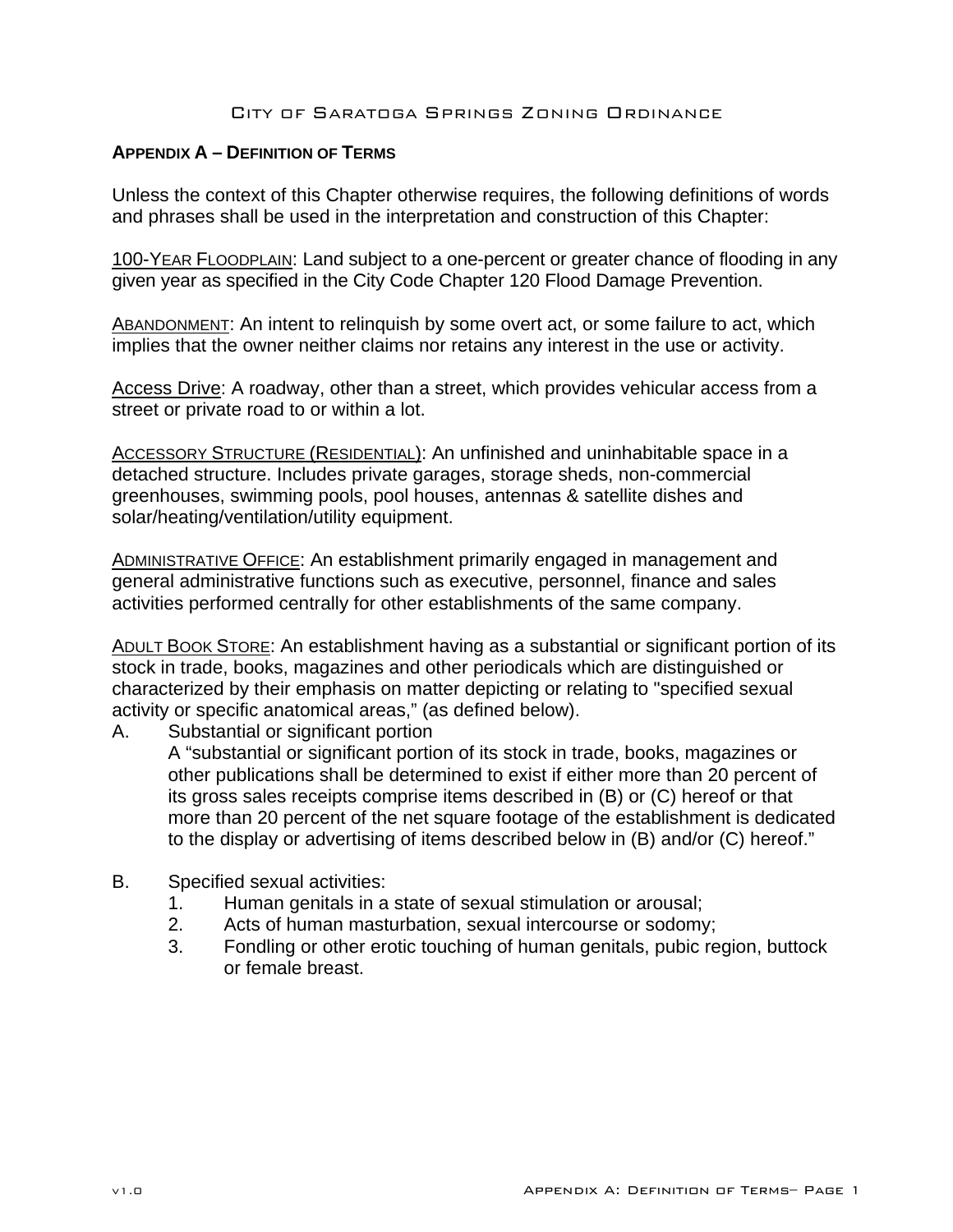- C. SPECIFIED ANATOMICAL AREAS:
	- 1. Less than completely and opaquely covered human genitals, pubic region, buttocks or female breast below a point immediately above the top of the areola;
	- 2. Human male genitals in a discernibly turgid state, whether or not covered.

ADULT ENTERTAINMENT: Any business enterprise or adult entertainment establishment having operations depicting or relating to "specified sexual activity or specific anatomical areas" (as defined below) for observation by patrons therein.

- A. Specified sexual activities:
	- 1. Human genitals in a state of sexual stimulation or arousal;
	- 2. Acts of human masturbation, sexual intercourse or sodomy;
	- 3. Fondling or other erotic touching of human genitals, pubic region, buttock or female breast.
- B. Specified anatomical areas:
	- 1. Less than completely and opaquely covered human genitals, pubic region, buttocks or female breast below a point immediately above the top of the areola;
	- 2. Human male genitals in a discernibly turgid state, whether or not covered.

AGRICULTURE: The raising of crops, horticulture and the keeping or raising of domestic animals, fowl and livestock.

ALLEY: A narrow public right-of-way used primarily as a secondary means of access to the rear of abutting properties for service and/or parking access.

ALTERATION: As applied to a structure, any change or rearrangement in the structural parts or in the exit facilities or any enlargement, either by extending a side or by increasing in height.

ANIMAL CLINIC: A facility where animals receive medical care or surgical treatment, and may include post-treatment boarding.

ANIMAL KENNEL: A facility providing boarding and care for animals.

ANTENNA AND SATELLITE DISH: A device utilized for the personal receipt and/or transmitting of radio signals and any form of satellite receiving dishes. It shall specifically exclude customary VHF and UHF TV antennae and TV/Radio transmission towers licensed for public broadcast by the FCC.

AREA VARIANCE: An area variance provides relief from the dimensional or physical requirements imposed by the applicable zoning regulations.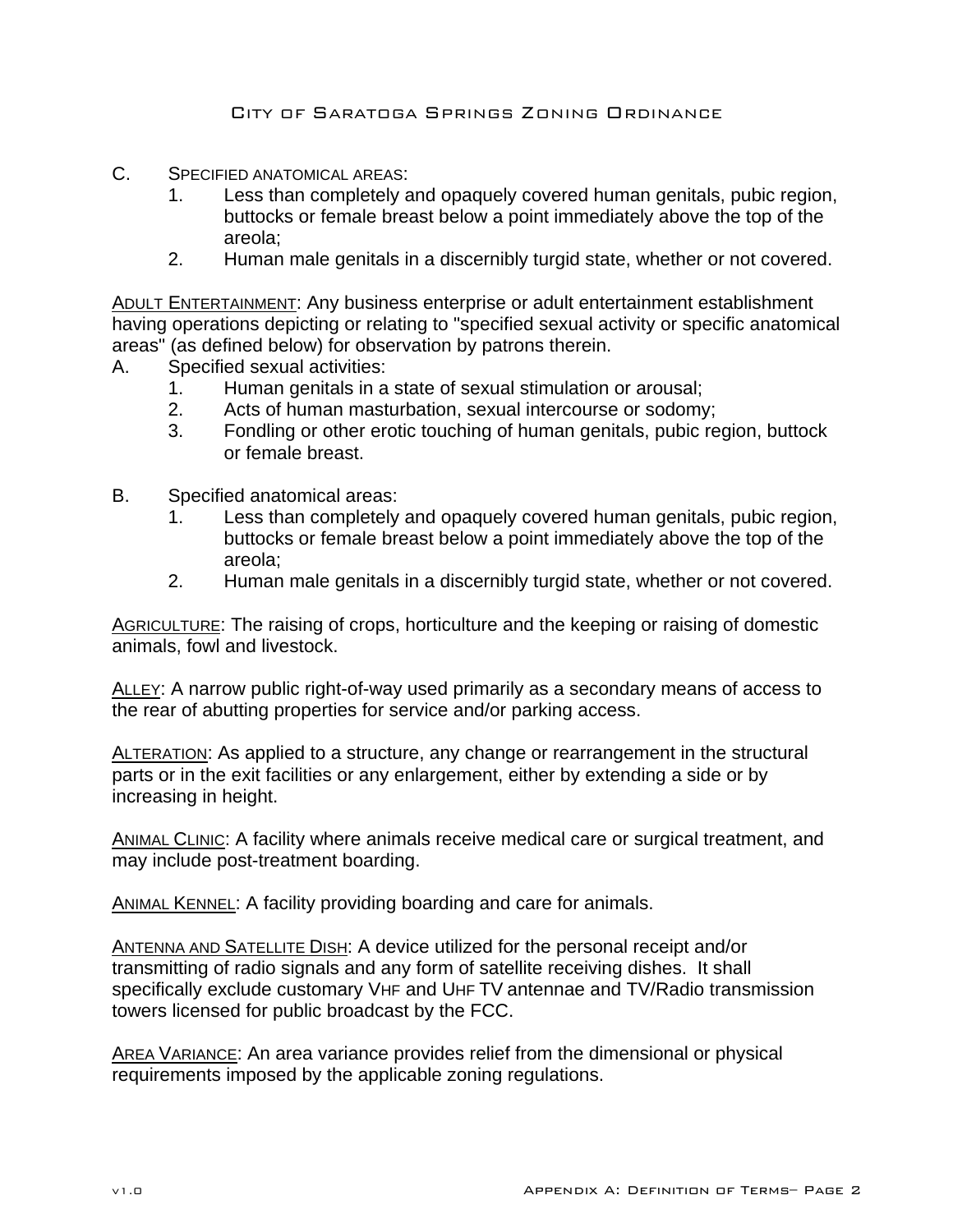ART GALLERY: An establishment engaged in the sale, loan, or display of paintings, sculpture, or other original works of art to the public.

ARTIST STUDIO: A workspace for the creation and instruction of fine arts and crafts such as painting, sculpture, photography, music, and the like.

ATTIC: An unfinished space immediately below the roof framing of a building.

AUTO JUNK YARD: An area used for the storage of 2 or more unlicensed, inoperable motor vehicles not housed by a permanent structure.

AUTOMOBILE GARAGE: A building on a lot designed and/or used primarily for mechanical and/or body repairs, storage, rental or servicing of automobiles, trucks or similar motor vehicles. Servicing shall include lubrication, changing the oil and replacing filters, but shall not include the dispensing of gasoline or diesel fuel. The definition includes the term "motor vehicle repair establishment".

AUTOMOTIVE SALES: A facility for the sale and rental of motor vehicles and which may include incidental servicing and retail.

BAKERY, RETAIL: An establishment primarily engaged in the retail sale of baked goods.

BAKERY, WHOLESALE: An establishment utilized for the production of baked goods for sale off the premises.

BARNS AND STABLES: A structure used for the keeping of domestic livestock, such as, horses, cattle, goats, sheep, pigs and associated storage.

BATHHOUSE / HEALTH SPA: An establishment providing baths or other treatment to the public in association with mineral waters.

BLOCK: The aggregate of lots and alleys circumscribed by streets.

BLOCK FACE: All the building facades on one side of a block. The block face provides the context for establishing streetscape continuity and architectural harmony.

BOWLING ALLEY: An establishment utilized primarily for the sport of bowling. Incidental activities may include the sale of food and drink and other entertainment.

BREW PUBS: An eating and drinking establishment where certain beverages are prepared on the premise for on-site consumption. The brewing and retail sale of such beverages is accessory to the eating and drinking establishment.

BUFFER: A vegetated portion of land intended to provide a continuous visual screen and noise attenuation.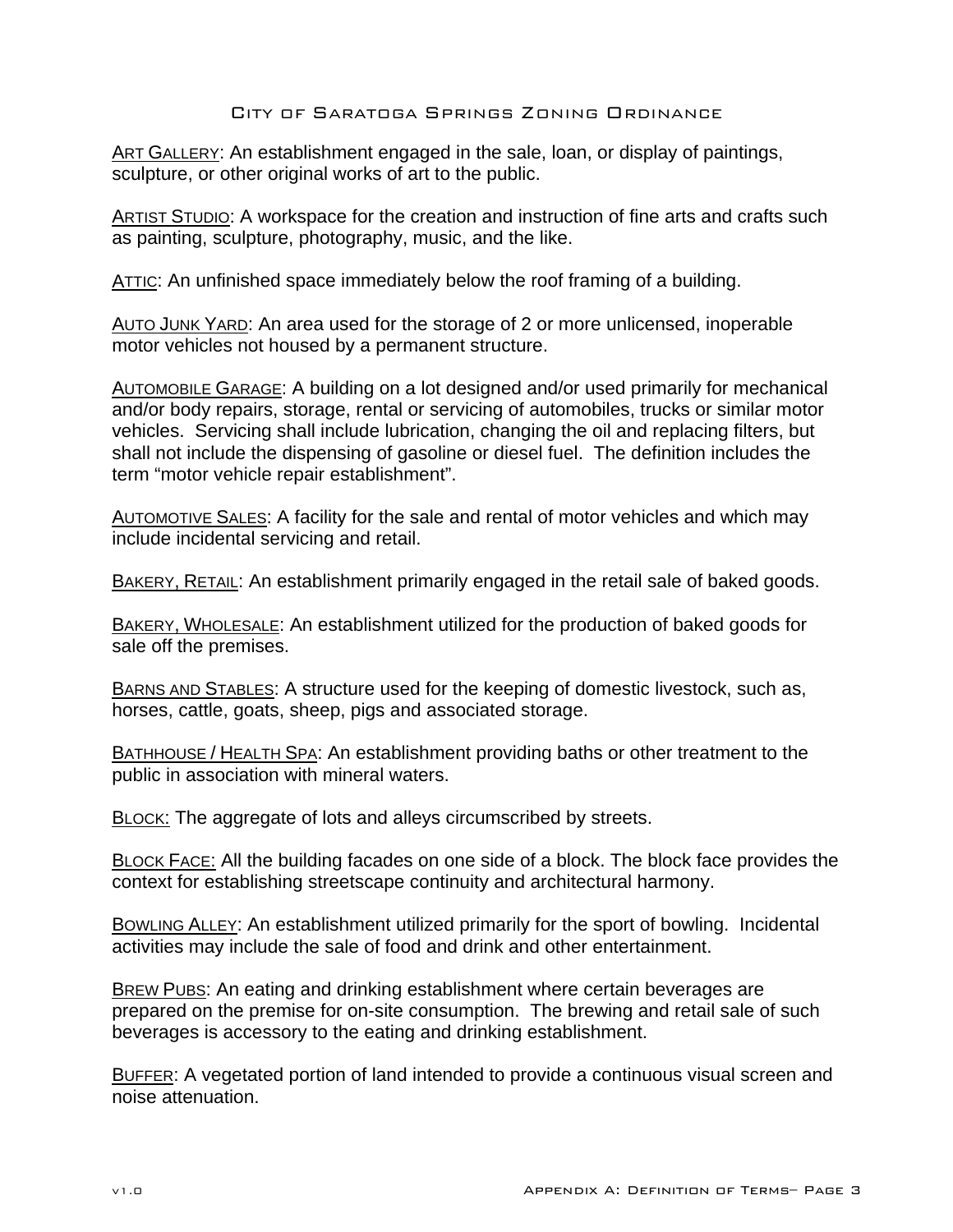BUILD-TO LINE: A line parallel to or coinciding with the frontage line, along which building facades are aligned.

**BUILDING CONFIGURATION: The three dimensional form of a** building and its relation to its lot.

BUILDING COVERAGE: The percentage of the lot that is covered by the maximum horizontal cross section of all structures, including those structures below the finished lot grade.

**Build-to Line** 

**BUILDING ENVELOPE: That portion of a lot excluding required setbacks.** 

**BUILDING FAÇADE TYPE: The type of façade that lies along** the frontage line. The following are façade types:

- A. Arcade: A facade aligned on the frontage line with an attached colonnade, or the second story of the building extends over the sidewalk, while the ground story remains set back at the frontage line. This type is indicated for retail use, but only when the sidewalk is fully absorbed within the arcade so that a pedestrian cannot bypass it. An easement for private use of the right-of-way is usually required. To be useful, the arcade should be no less than 12 ft. wide.
- B. Shopfront and Awning: A facade aligned close to the frontage line with the entrance at sidewalk grade. This type is conventional for retail frontage. It is commonly equipped with cantilevered shed roof or an awning.
- C. Stoop: A facade aligned close to the frontage line with the ground story elevated from the sidewalk, securing privacy for the windows. This type is suitable for ground-floor residential uses at shallow setbacks with row houses and apartment buildings. An easement may be necessary to accommodate the encroaching stoop.
- D. Forecourt: A facade aligned close to the frontage line with a portion of it set back. The forecourt created is suitable for gardens, vehicular drop-offs, and utility off loading. This type should be used sparingly to prevent a continuous excessive

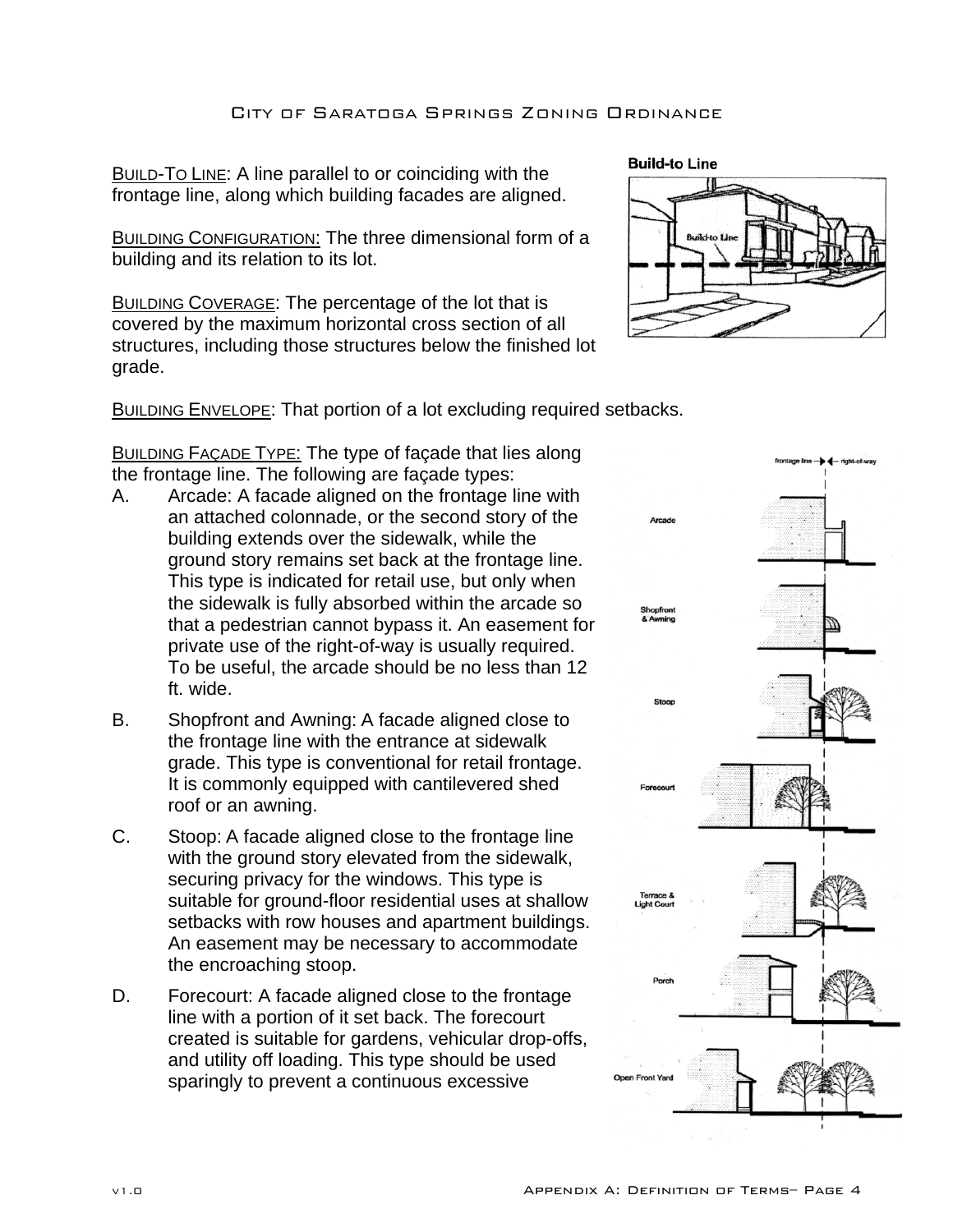setback.

- E. Terrace and Light Court: A facade set back from the frontage line with an elevated garden or terrace, or a sunken light court. This type can effectively buffer residential quarters from the sidewalk, while removing the private yard from public encroachment. The terrace is suitable for restaurants and cafes as the eye of the sitter is level with that of the standing passerby. The light court can give light and access to a basement.
- F. Porch: A covered but unenclosed structure projecting from the outside wall of a building. A great variety of porches are possible, but to be useful, none should be less than 8 ft. wide.
- G. Open Front Yard: A facade set back substantially from the frontage line. The front yard thus created should remain unfenced and be visually continuous with adjacent yards.

BUILDING TYPE: The type of building allowed on a lot, defined by its configuration and disposition on the lot. The following are building types:

- A. Detached Building: A building with setbacks on all sides. The front yard is intended to be semipublic and visually continuous with the yards of adjacent buildings. The rear yard can be secured for privacy by fences and a well-placed outbuilding.
- B. Side Yard Building: A building that occupies one side of the lot with the primary open space to the other side. The visual opening of the side yard on the street frontage causes this building type to appear freestanding.
- C. Common Wall Building: A building that occupies the full frontage of its lot, using shared walls, eliminating side yards, and leaving the rear portion as a large yard. The building facade defines the edge of the public space while the rear area can accommodate private space or substantial parking.
- D. Court Yard Building: A building that extends to the Boundaries of its lot while internally defining one or more private courtyards. This building type is able to shield the private realm from all sides and



accommodate potentially incompatible activities in close proximity, such as workshops, lodging, and schools.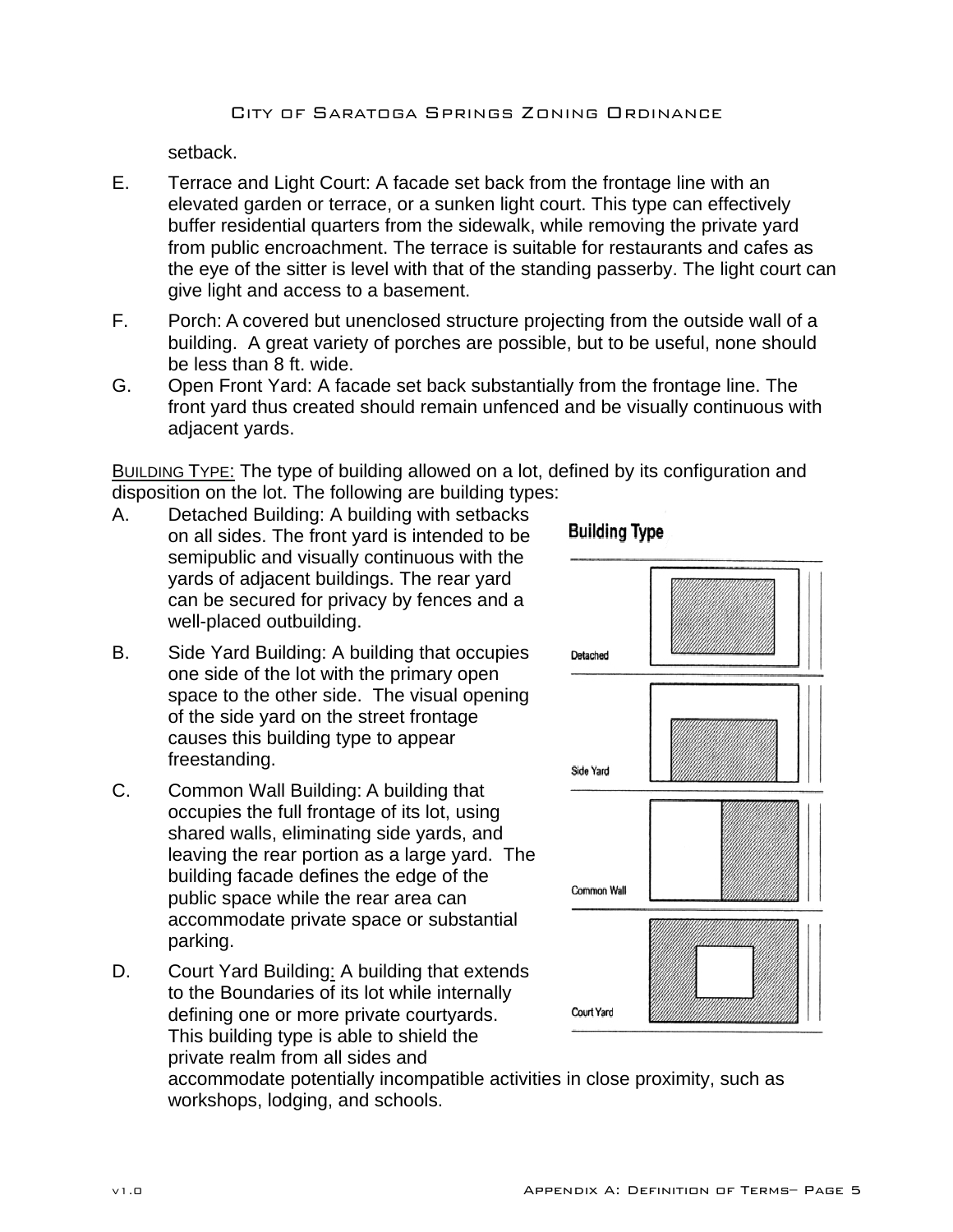BUILDING FOOTPRINT: The outline of the total area covered by a building's perimeter including any projecting surfaces with the exception of uncovered front steps that only service the basement and/or first floor level of the building.

BUILDING HEIGHT: The vertical distance measured from the average elevation of the proposed finished grade at the front of the building to the highest point of the roof for flat and mansard roofs and to the average height between eaves and ridge for gable, hip and gambrel roofs. Height limitations shall not apply to architectural features not used for human occupancy or mechanical equipment. Such features shall not exceed 25% in aggregate coverage of the roof area.

BUILDING MATERIALS STORAGE AND SALES: An establishment for the storage and sale of building materials and equipment.

BUILDING PERMIT: A permit authorizing the erection, demolition, relocation, enlargement or alteration of a structure in conformance with this chapter.

CAR RENTAL AGENCY: An establishment for the rental and storage of motor vehicles to the public, not including on-site servicing or repair of the vehicles.

CAR WASH: A facility designed for the cleaning of motor vehicles.

CENTER LINE: The midpoint of the travel way of the roadway.

CENTRAL WATER SUPPLY SYSTEM: The system for the collection, treatment, storage and distribution of potable water from the source of supply to the consumer.

CERTIFICATE OF OCCUPANCY: A certificate issued upon completion of construction, alteration or change in occupancy or use of a building. Said certificate shall acknowledge compliance with all the requirements of this Chapter and such adjustments thereto granted by the Zoning Board of Appeals.

CIVIC OR PRIVATE CLUB: A social, fraternal, religious, or service organization not primarily operated for profit nor rendering a service that is customarily carried on as a business.

CIVIC SPACE: An area designated for public use or enjoyment such as a park, green, square, or plaza.

CLUSTER: A development design technique that concentrates (per permitted density) buildings in specific areas within the site allowing remaining land to be permanently protected open space.

CO-LOCATION/TELECOMMUNICATION FACILITIES: The use of a wireless telecommunication support facilities by more than one wireless telecommunication carrier, or several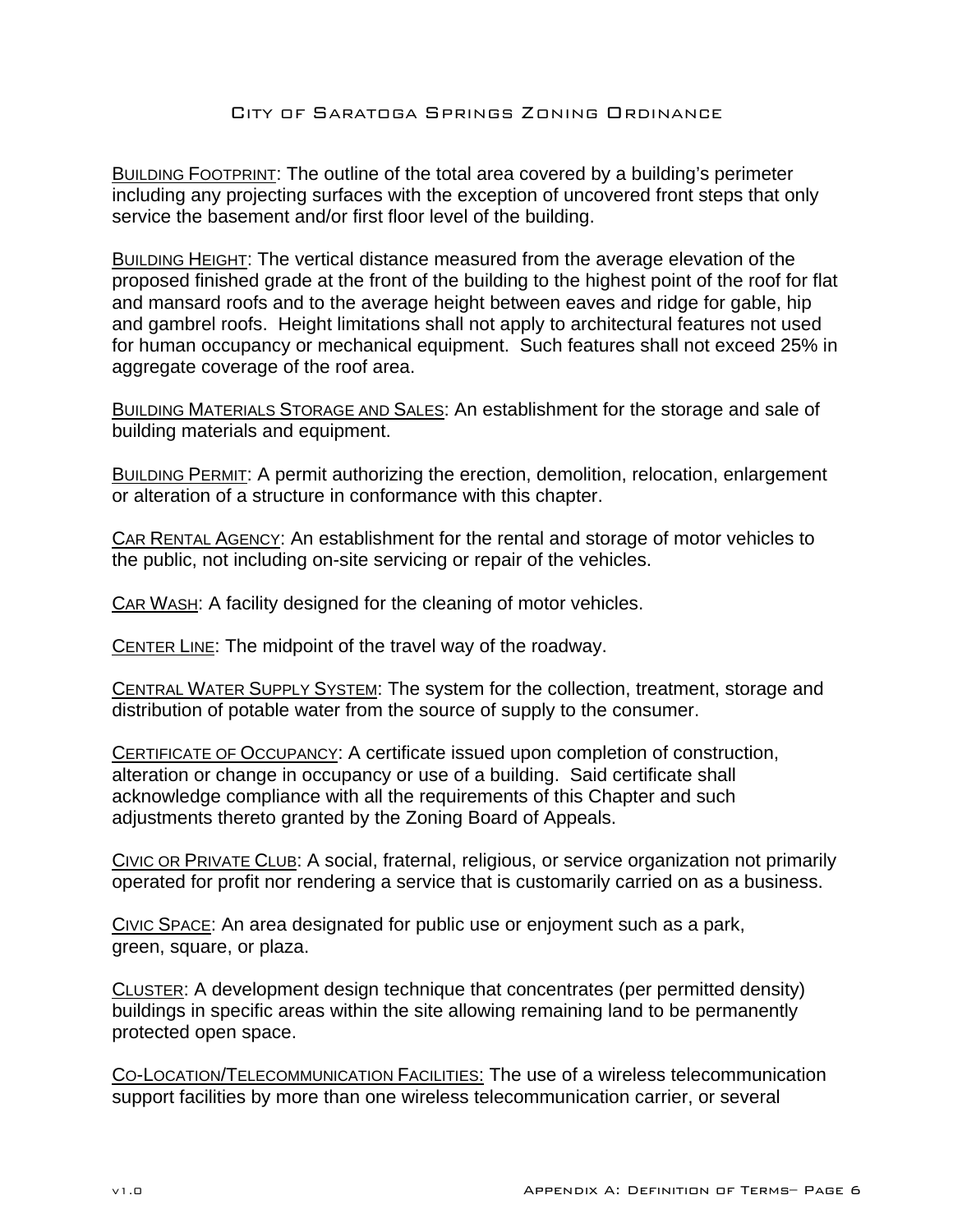wireless telecommunication support facilities on an existing building

COMMERCIAL DISTRICTS: Collectively refers to the following zoning districts contained in this Chapter: Office/Medical Business 1 and 2 (OMB-1, OMB-2); Tourist Related Business (TRB); Water Related Business (WRB); Highway/General Business (HGB); Transect-5 Neighborhood Center (T-5); and Transect-6 Urban Core (T-6).

COMMON WALL: See BUILDING TYPE

CONCESSION STAND: A structure utilized for the sale of food and drink and providing no inside seating.

CONDOMINIUM: A multifamily dwelling containing individually owned dwelling units, wherein the real property title and ownership are vested in an owner, who has an undivided interest with others in the common usage areas and facilities which serve the development.

CONSERVATION EASEMENT: A perpetual restriction on the use of land, created in accordance with the provisions of Section 49, Title 3 of the Environmental Conservation Law or Section 247 of the General Municipal Law, for the purposes of conservation of open space, agricultural land, and natural, cultural, historic, and scenic resources.

CONSERVATION SUBDIVISION: A pattern of development that places housing units on those portions of a property most suitable for development, while leaving substantial portions as undeveloped open space.

CONSTRAINED LAND: Lands classified as wetlands, watercourses, 100-year floodplains, and slopes over 25% (2,000 square feet or more of contiguous sloped area).

CONVENIENCE SALES: A small retail establishment providing a limited line of groceries and household items, and catering primarily to nearby residential areas. The use may have up to twenty seats for customers consuming food sold or prepared on-premise. Gasoline pumps shall not be permitted unless separately authorized.

CORRIDOR BED AND BREAKFAST: A supplementary use in a single or two-family residential structure having a resident host which six to ten rooms are offered for rent and one or more meals are furnished to guests. Regularly scheduled commercial indoor or outdoor activities such as weddings/receptions/showers, business meetings, catered events, etc., and the like may be permitted. See Corridor Lodging District, Section 3.4.

CORRIDOR ROOMING HOUSE: A single or two-family residential structure, owner-occupied or under the supervision of a resident manager, in which five to ten rooms are made available to lodgers for compensation for a rental period of no less than twenty-eight consecutive days. A common kitchen facility may be available to lodgers but shall have no kitchen facilities in any guestroom. See Corridor Lodging District, Section 3.4.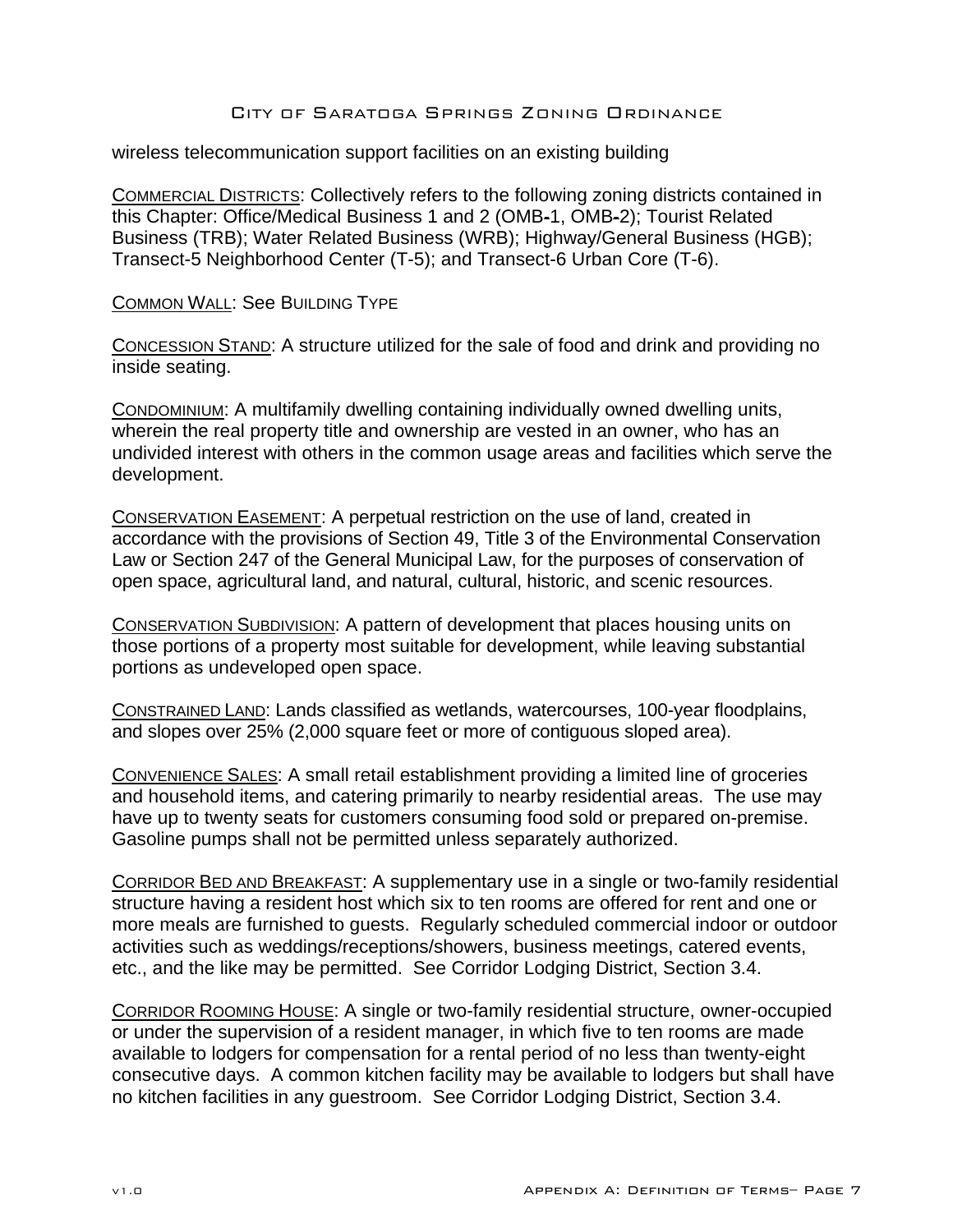# COURT YARD: SEE BUILDING TYPE

COVERAGE: See "building coverage." or "permeable surface coverage"

CULTURAL FACILITY/CENTER: An establishment for display, performance, or enjoyment of heritage, history or the arts. This use includes but is not limited to museums, libraries and arts performance venues by a public or private entity.

DAY CARE CENTER: Group care for persons away from their own homes for periods of less than 24 hours per day. Day care centers that enroll three or more persons for more than three hours a day must be licensed by the State.

DAY CARE - FAMILY: Care provided to children in a caregiver's home for periods of less than 24 hours per day. No more than six children can be cared for at any one time, including provider's own children.

DAY CARE - GROUP FAMILY: Care provided to children in a caregiver's home for periods of less than 24 hours per day for 7 to 12 children.

DENSITY: The number of dwelling units on an area of land.

DETACHED BUILDING: See BUILDING TYPE

DINING FACILITY: Food services provided predominantly for the occupants of an institution.

DOCK, PRIVATE: A fixed or floating structure, including moorings, used for the purpose of berthing buoyant vessels and which does not produce income.

DORMITORY: A building operated by an educational or public institution and containing a room or rooms forming one or more habitable units which are used by residents of the institution.

DRIVE-IN ESTABLISHMENT: An establishment designed or operated by providing the sale of goods and services to patrons who are seated in a motor vehicle.

DWELLING UNIT: A residence having direct access from the outside of the building or through a common hall and a complete kitchen facility for the exclusive use of the occupants.

EATING AND DRINKING ESTABLISHMENTS: An establishment where food and beverages are prepared, served and consumed primarily within the principal building or on the site.

ELEVATION: The exterior walls of a building not along a frontage.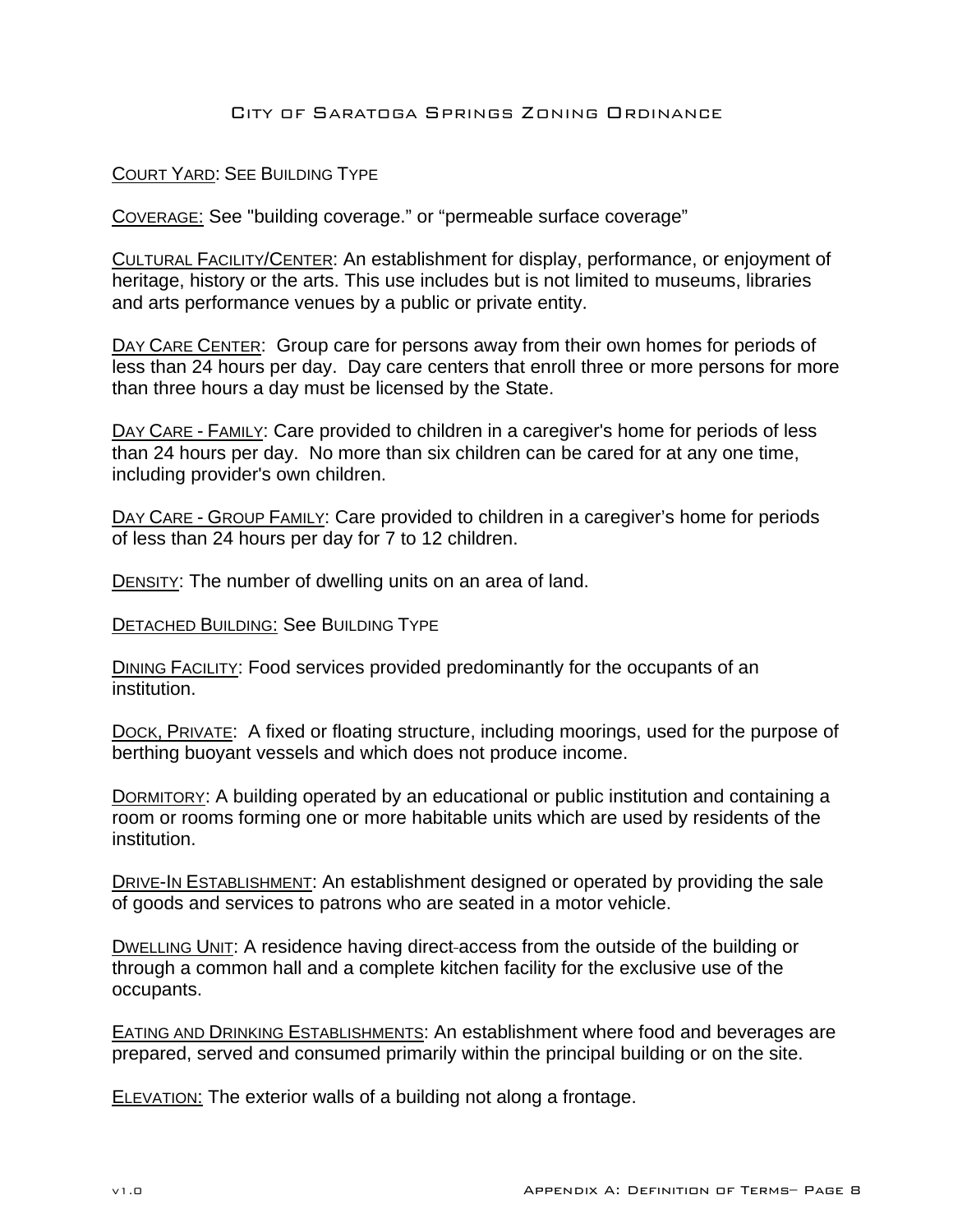EMPLOYEE RECREATION AREAS: Indoor and outdoor recreational facilities principally for the use by employees, for recreational facilities, including but not limited to: picnic areas, shelter buildings with or without restroom facilities, ball fields, and similar park-like uses.

ENTRANCE – PRINCIPAL: The principal place of pedestrian entry to a building. The entrance door should generally be along the frontage rather than a parking area.

EQUIPMENT REPAIR SHOP: An establishment for the repair of small equipment, watches, clocks, lawn mowers, small engines, small appliances, and the like.

FAÇADE: The exterior walls of a building along a frontage line.

FARM: Land greater than five acres used for the commercial cultivation of agricultural products and/or raising of livestock.

FARM STAND: A temporary structure, not to exceed a gross floor area of 500 square feet, from which agricultural products produced on the premises are sold.

FENCE: An unroofed barrier or enclosing structure, including retaining walls.

FINANCIAL INSTITUTIONS: An establishment providing financial and banking services to consumers and clients. Typical uses include banks, savings and loans, credit unions, brokerage firms and lending institutions.

FINISHED GRADE: The elevation at which the finished surface of the surrounding lot intersects the structure.

FLOOR AREA: The sum of the gross horizontal areas of the several floor(s) of a building, measured at the perimeter. All horizontal dimensions of each "floor area" shall be measured by the exterior face of walls of each such floor, including the walls of roofed porches having more than 1 wall. The following shall be included in computing gross floor area:

- 1. Any floor area devoted to mechanical equipment serving building with structural headroom of 7 feet, 6 inches or more
- 2. Elevator shafts and stairwells at each floor
- 3. Penthouses
- 4. Interior balconies and mezzanines
- 5. Enclosed porches
- 6. Basements and cellar space

The following shall not be included:

- 1. Uncovered steps, exterior fire escapes
- 2. Terraces, stairways, open porches, outside balconies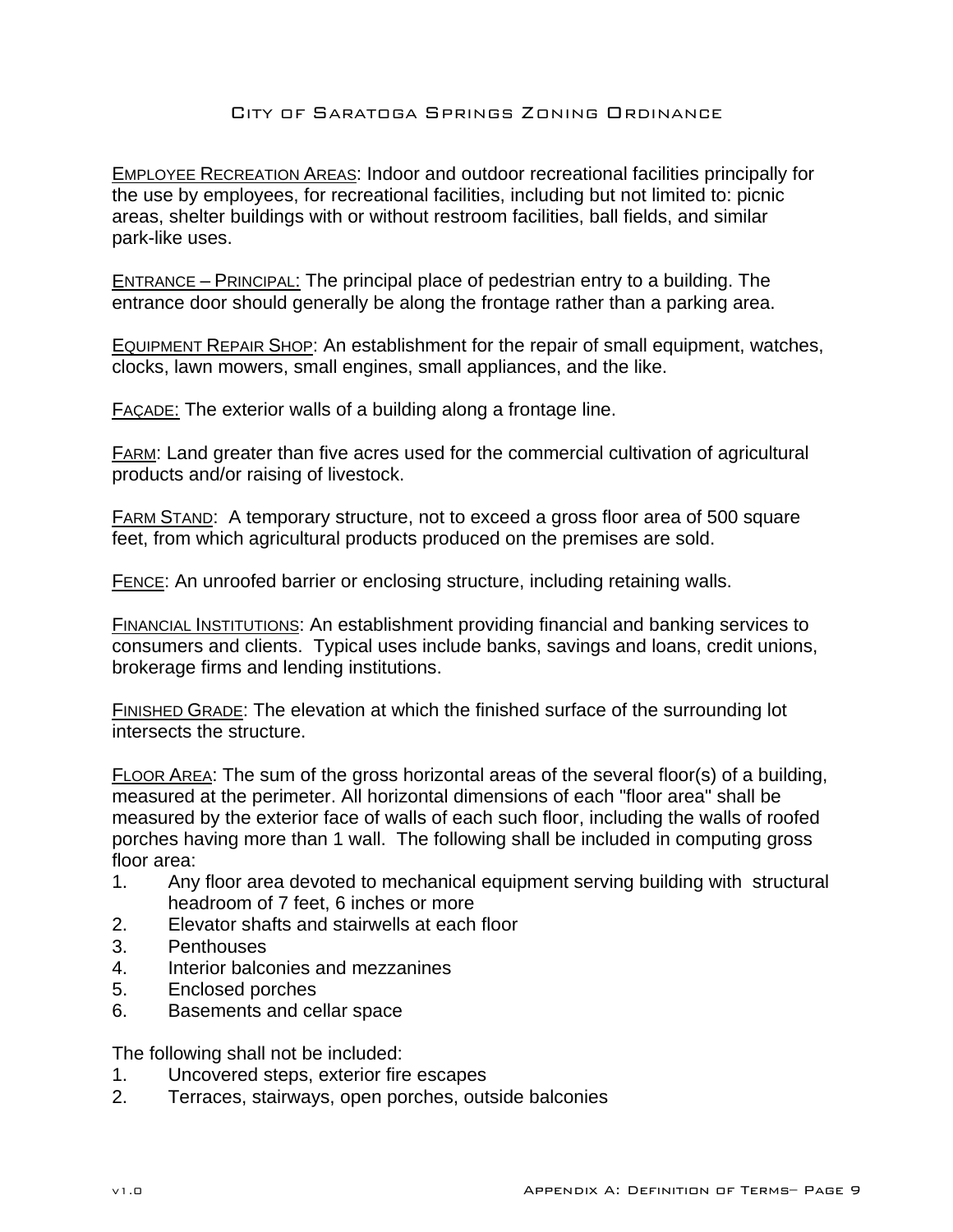3. Accessory outside water tanks and cooling towers or equipment.

# FORECOURT: See BUILDING FAÇADE TYPE

FOREST MANAGEMENT: Activities relating to the growing, managing, harvesting, and interim storage of timber for commercial sale.

FRONTAGE BUILD-OUT: The minimum percentage of the length of a build-to line along which a building façade must be constructed in order to properly define the public space of the street.

FRONTAGE LINE: The lot line coincident with a street. For corner lots, the frontage line shall be along the higher capacity street. Building front facades should be oriented toward the frontage line.

FUNERAL HOME: An establishment used and occupied by a professional licensed mortician for burial preparation and funeral services.



GARAGE: An accessory building or portion of a principal building used for the storage of motor vehicles of the occupants of the premises.

GOLF COURSE: A tract of land for playing golf, and which may include clubhouses and shelters.

GROUP ENTERTAINMENT: Includes performances, events, ceremonies, and the like.

HABITABLE/LIVING SPACE: A space in a building suitable for living, sleeping, cooking, bathing, washing and sanitation purposes.

HEAVY EQUIPMENT: Large vehicles and/or equipment customarily used for transportation, distribution, construction activities, and the like.

HELIPORT: An area either at ground level or elevated on a structure licensed or approved for the landing and take off of helicopters and including auxiliary facilities such as parking, waiting room, fueling and maintenance equipment.

HIGH DENSITY RESIDENTIAL: Development that occurs at a density of 10 or more dwelling units to the acre.

HOME OCCUPATION: An activity conducted entirely within a dwelling and carried on by the inhabitants thereof, which is clearly incidental and secondary to the use of the residence and does not change the character thereof. See Section 6.4.3.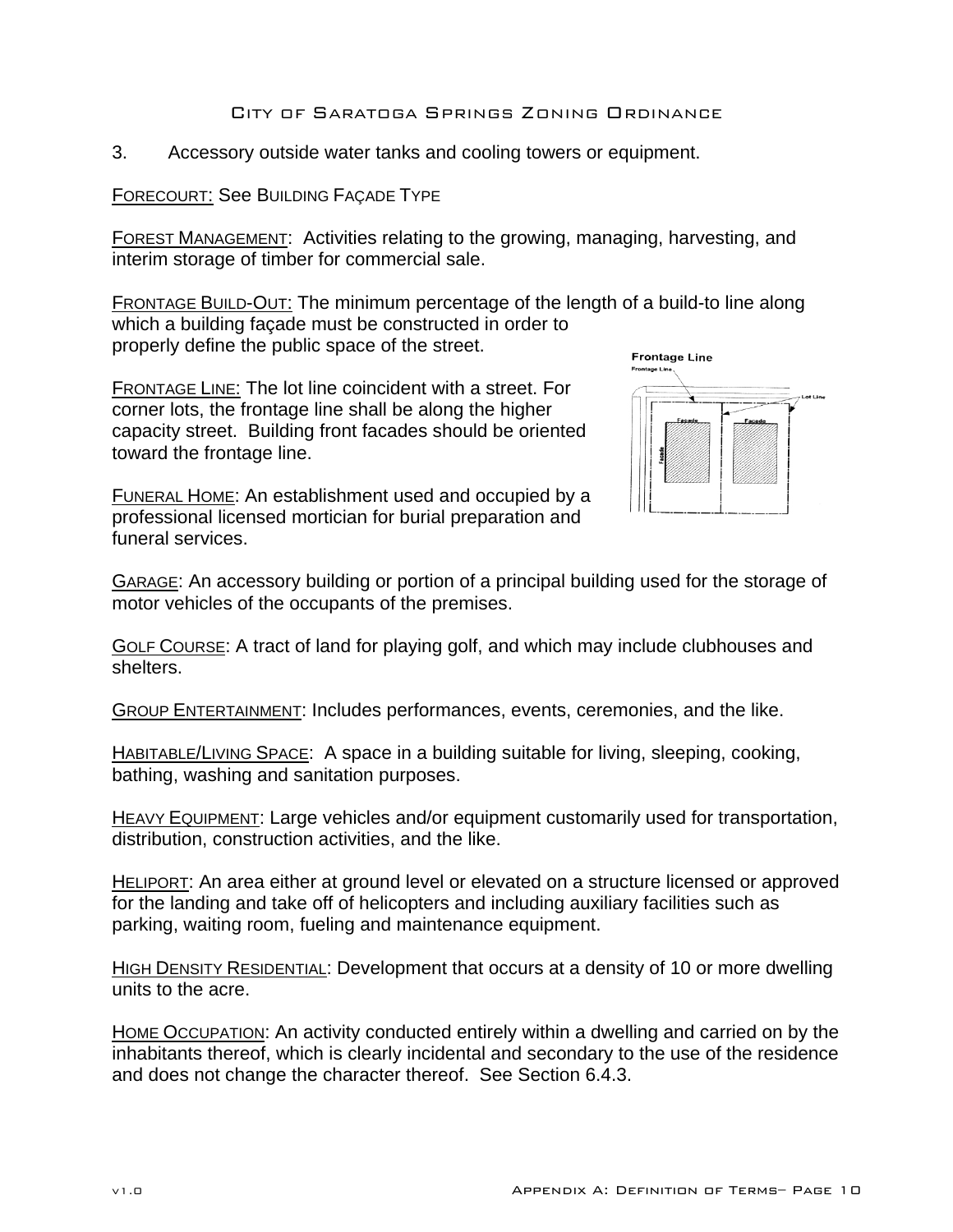HOSPITAL: An institution providing physical and mental health services primarily for inpatients, and medical or surgical care of the sick or injured; may include such related facilities as laboratories, offices, outpatient or, training facilities, and the like.

HOTEL / MOTEL: An establishment in which more than six rooms are made available to lodgers for compensation for any rental period, and that may offer food service to lodgers and the public.

**INDUSTRIAL DISTRICTS: Collectively refers to the following zoning districts contained in** this chapter: Warehouse District (WD), Light Industrial (IND-L), General Industrial (IND-G), Industrial Extraction (IND-EX).

INDUSTRY OR INDUSTRIAL: The storage, manufacture, preparation, processing or repair of any item for off premises distribution and/or sale.

INN: A residential building with a resident manager in which eleven to twenty-five rooms are made available to not more than fifty lodgers. An inn may offer food service for compensation to lodgers or to both lodgers and the public. An inn may have regularly scheduled commercial indoor or outdoor activities such as weddings/receptions/ showers, business meetings, catered events, and the like. See Corridor Lodging District, Section 3.4.

INSTITUTION/INSTITUTIONAL: A facility that provides a public service such as a religious institution, library, public or private school or college, hospital, or public agency.

INSTITUTIONAL DISTRICTS: Collectively refers to the following zoning districts contained in this Chapter: Institutional Educational (INST-ED), Institutional Horse Track Related (INST-HTR), Institutional Municipal Purpose (INST-MP), Institutional Parkland/Recreation (INST-PR).

LABORATORY: A facility for research, investigation, testing, experimentation or related educational activities.

LAND DISTURBANCE ACTIVITY:Activity including clearing, grading, excavating, filling, demolishing or stock piling activities that result in soil disturbance. Includes land development activity and construction activity.

LAYER: The depth of the lot within which certain activities or structures are permitted. The first layer is the area between the frontage line and the facade. The second layer starts at the building facade to a depth of 20 ft. The third layer starts 20 ft. behind the front facade to the rear lot line. Layers on corner lots only apply to the primary frontage. Buildings set at the frontage line have no first layer.

LIGHT COURT: See FRONTAGE TYPE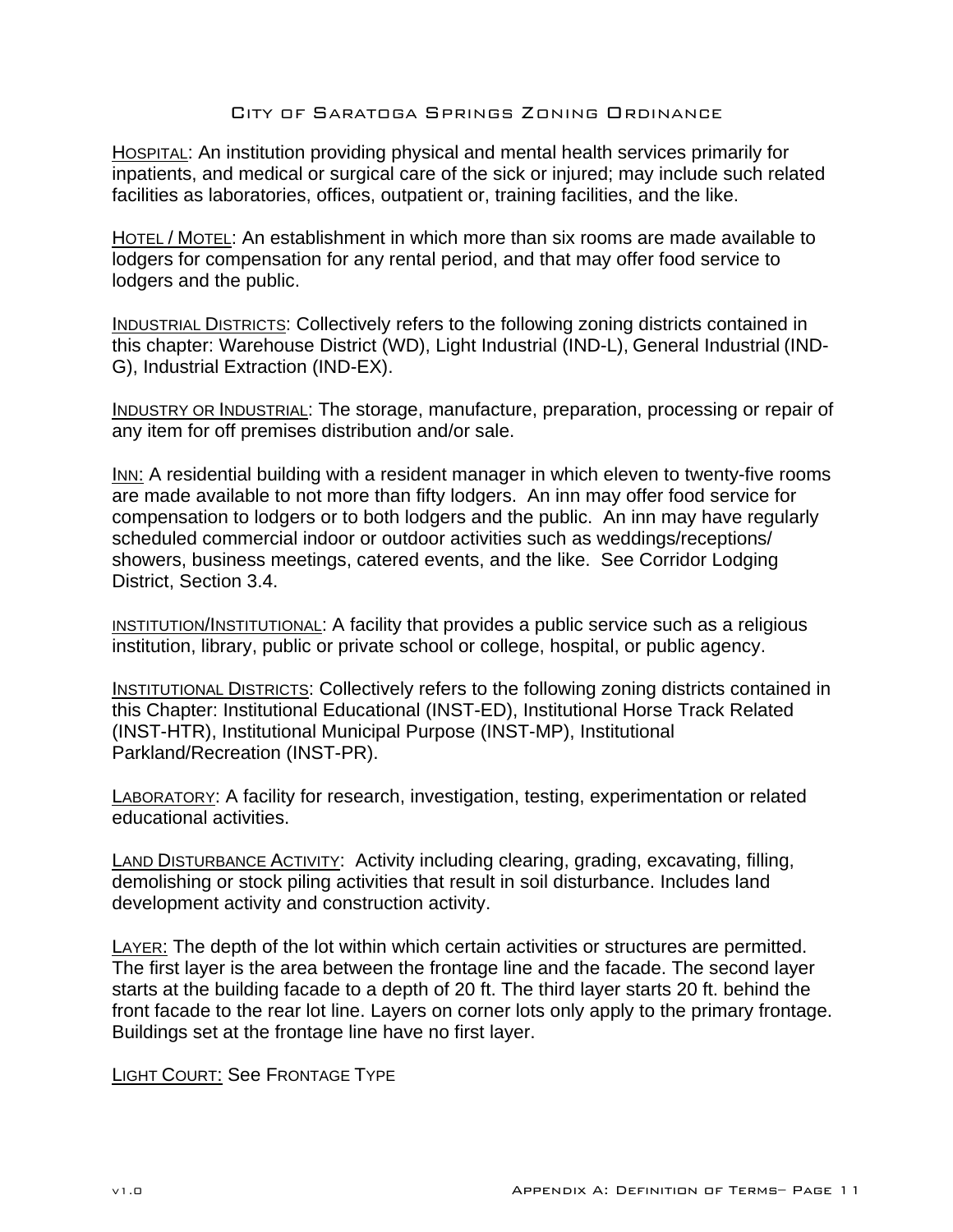LINER BUILDING: A shallow building designed to mask a parking lot, parking structure, or blank wall.

LOADING, OFF-STREET: A space provided for the loading and unloading of trucks and not general vehicular circulation.

LOT: A parcel of land occupied, or designed to be occupied, by principal and accessory use(s) and/or building(s) together with such open spaces as may be required.

LOT - CORNER: A lot abutting upon 2 or more streets at their intersection or upon 2 parts of the same street forming an interior angle of less than one hundred thirty-five (135) degrees. Such lot lines shall be considered front lot lines.

LOT - INTERIOR: A lot other than a corner lot.

LOT LINES: Any line dividing one lot from another lot or from a public right-of-way.

LOT OF RECORD: A lot that is part of a properly filed subdivision plat or in a legally recorded deed as filed in the Saratoga County Clerk's Office.

LOT SIZE: The total horizontal area within the lot lines.

LOT WIDTH: The average width of the lot as measured across the frontage, approximate midsection, and rear boundary of the lot.

MACHINE SHOP: An establishment utilized for the repair, servicing, assembly and/or modification of small motors and/or equipment and/or small parts used in connection with others to comprise large equipment.

MANUFACTURING: Heavy manufacturing is primarily engaged in the processing of raw materials. Light manufacturing is predominately manufacturing of previously processed materials or parts and includes assembly.

MARINAS AND DOCKS: A facility located within 500 feet of a navigable waterway for boat storage and servicing, and which may include retail and eating and drinking facilities.

MASS: The size, volume, area, and shape of a structure, and its relationship to lot lines, other structures, and all open spaces.

MIXED USE DEVELOPMENT: A lot or structure with a variety of complementary and integrated uses, such as residential, office, manufacturing, retail, public, or entertainment.

MOBILE HOME: A vehicle constructed so as to permit its being used, as a conveyance upon the public streets and duly titled as such, and constructed in a manner as to permit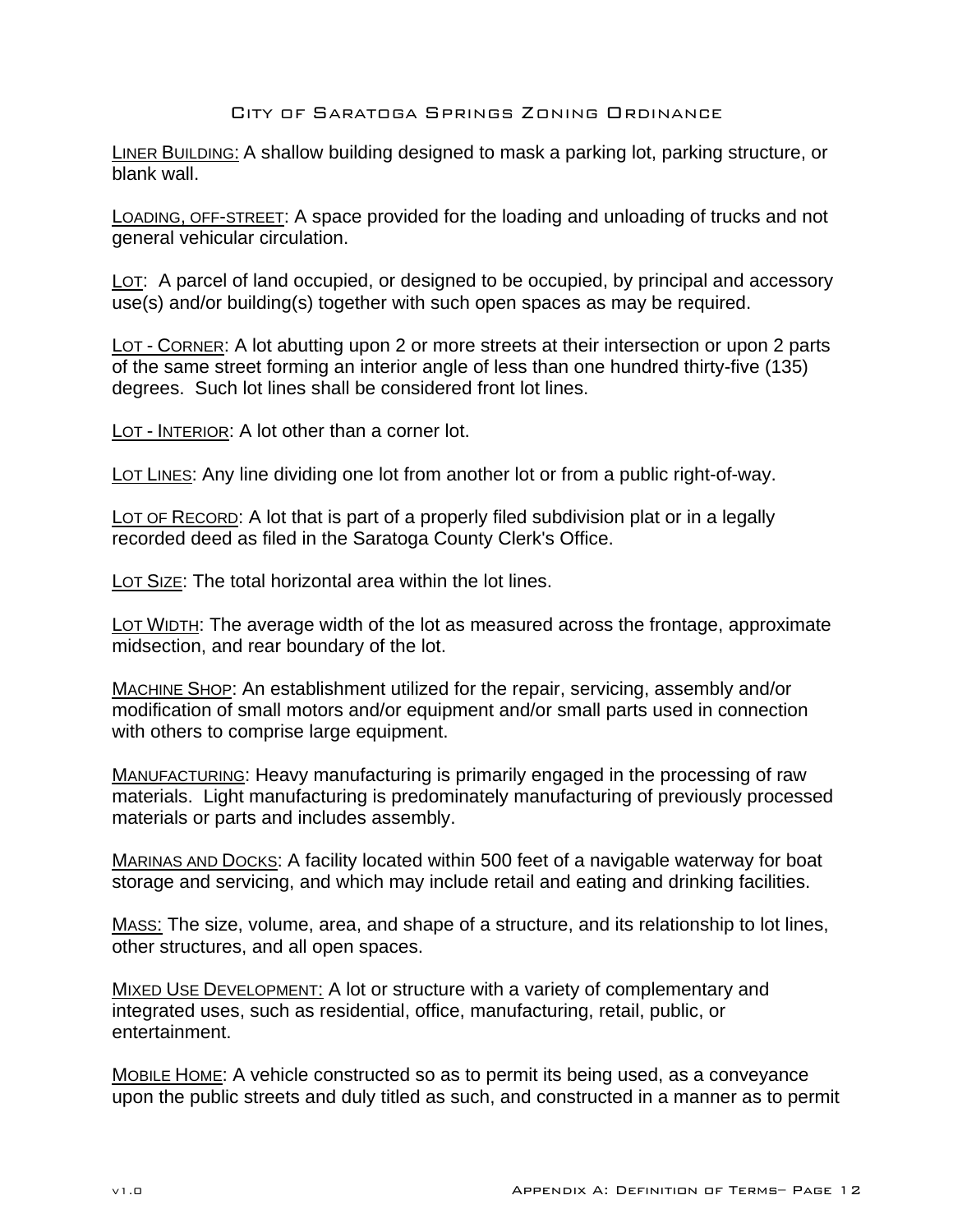occupancy as a residence. A travel trailer is not considered a mobile home.

MOBILE HOME LOT: A designated site portion of land within a mobile home park for the exclusive use by the occupants of a single mobile home.

MOBILE HOME PARK: A designated site in which two or more residential mobile homes are located, regardless of whether or not a charge is made for such accommodation.

MOTOR VEHICLE REPAIR: An establishment for the repair and servicing of motor vehicles; includes collision service, painting, detailing and incidental retail sale. Shall not include fuel dispensing to the public.

MOVIE THEATER: A place where motion pictures are shown to the public for a fee.

NEIGHBORHOOD BED AND BREAKFAST: A supplementary use in a single or two-family residential structure having a resident host which one to five rooms are offered for rent and one or more meals are furnished to guests. Regularly scheduled commercial indoor or outdoor activities such as weddings/receptions/showers, business meetings, catered events, and the like, are not permitted.

NEIGHBORHOOD ROOMING HOUSE: A single-family or two-family residential structure, owner-occupied or under the supervision of a resident manager, in which one to four rooms are made available to lodgers for compensation for a rental period of no less than twenty-eight consecutive days. A common kitchen facility may be available to lodgers but shall have no kitchen facilities in any guestroom.

NON-CONFORMING LOT (LEGAL): Any lot which was lawfully on record on the effective date of this Chapter, or any applicable amendment, but which does not meet the regulations of this Chapter.

NON-CONFORMING STRUCTURE (LEGAL): Any structure which was lawfully in existence on the effective date of this Chapter, or any applicable amendment, but which is not situated in conformance with the regulations of this Chapter.

NON-CONFORMING USE (LEGAL): Any use which was lawfully in existence on the effective date of this Chapter, or any applicable amendment, but which is not in conformance with the regulations of this Chapter.

NUISANCE: Any activity or use that endangers health and safety, or unreasonably offends the senses or has a detrimental effect on the property of another person or to the community.

NURSERIES: Any place where trees, bushes or plants are raised for wholesale and/or retail sale; includes greenhouses.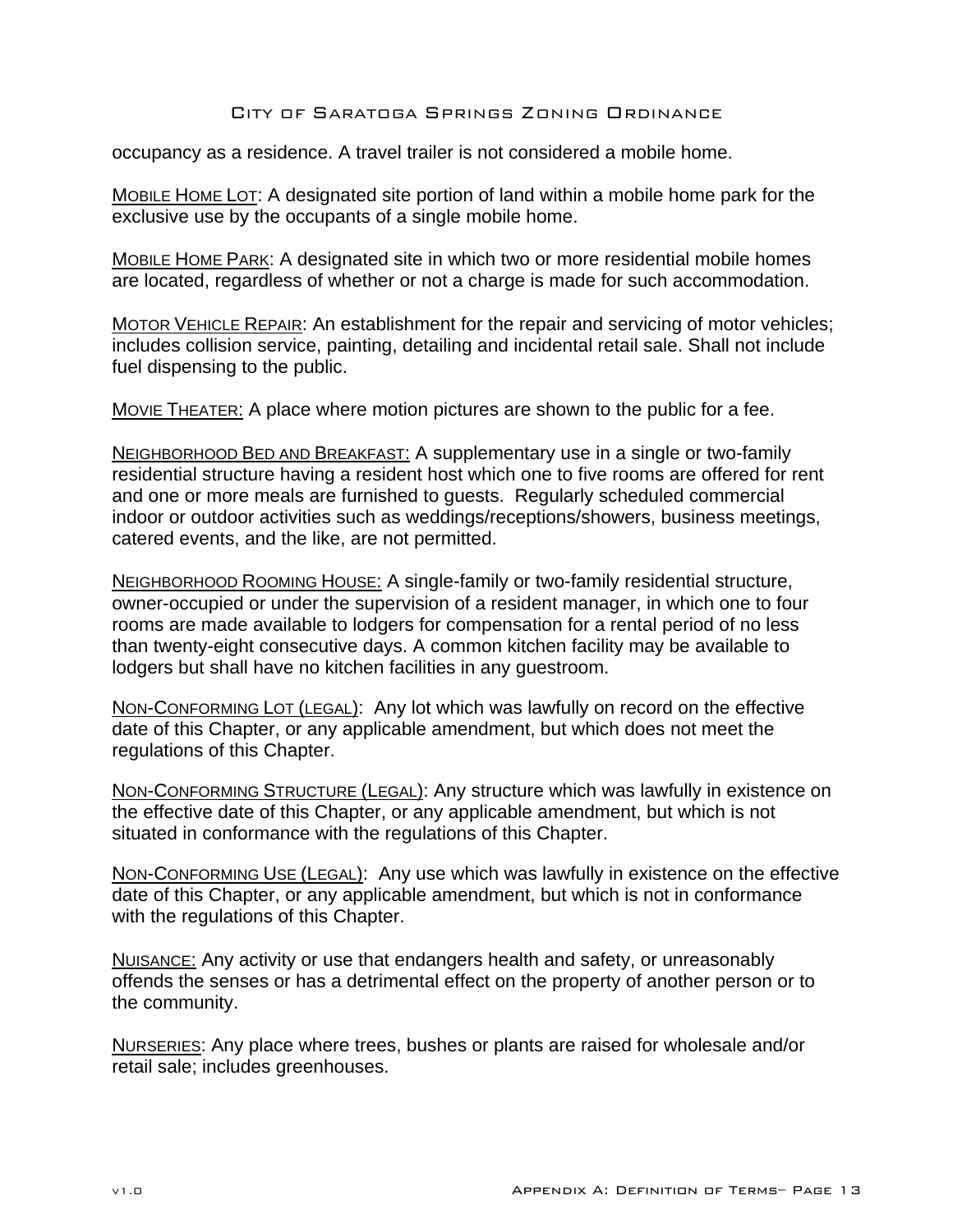NURSING OR CONVALESCENT HOME: A facility used for residential occupancy and providing limited medical or nursing care on the premises for occupants, but not including a hospital or medical clinic.

OFFICE: A business and/or professional establishment providing direct services to consumers, but not engaged in the manufacture or retail sale of goods. Includes attorneys, architects, engineers, accountants, and the like, but which does not include Administrative Office, Office-Medical/Clinics, or Real Estate Office.

OFFICE - MEDICAL/CLINICS: An establishment where one or more licensed health care Professionals provide health care services for persons on an out-patient basis. A clinic may include laboratory facilities.

OPEN AIR MARKETS: An area utilized on a temporary or seasonal basis for the sale of crops or other merchandise, which is not enclosed. Open air markets include, but are not limited to, farmers' markets, bazaars, flea markets, craft shows, and the like.

OPEN FRONT YARD: See BUILDING FAÇADE TYPE

OUTBUILDING: An ancillary building, usually located towards the rear of the lot, on the same lot as the Principal Building.

OUTDOOR ATHLETIC FIELD AND COURT FACILITY: An area designed and constructed to be utilized in connection with athletic endeavors such as football, baseball, softball, rugby, soccer, lacrosse, basketball or tennis courts, and the like.

OUTDOOR EATING AND DRINKING FACILITY: A facility where food or beverages are served or consumed in an area that may, or may not, have a roof, canopy, awning or tent over it, but for at least half its perimeter, has 75% of its sides uncovered by any building material, including screening or netting. See Outdoor Eating and Drinking Facilities, Section 6.4.2.

OUTDOOR STORAGE: Display or storage, in an unroofed area, of any goods, materials, or vehicles (other than in an approved parking space under site plan review) on a lot.

**PARI-MUTUEL WAGERING HOTEL:** A building containing more than 15 rooms which are rented or hired out to be occupied for sleeping purposes by guests and where a general kitchen and dining room are provided within the same structure and where pari-mutuel wagering on horse racing is available in each sleeping room and in a central wagering room. Within this hotel pari-mutuel wagering shall be allowed only between the hours of noon and midnight. A pari-mutuel wagering hotel shall not have rooms for business meetings or conferences.

PARKING FACILITY: A facility, either open or enclosed, used for the parking or storage of motor vehicles.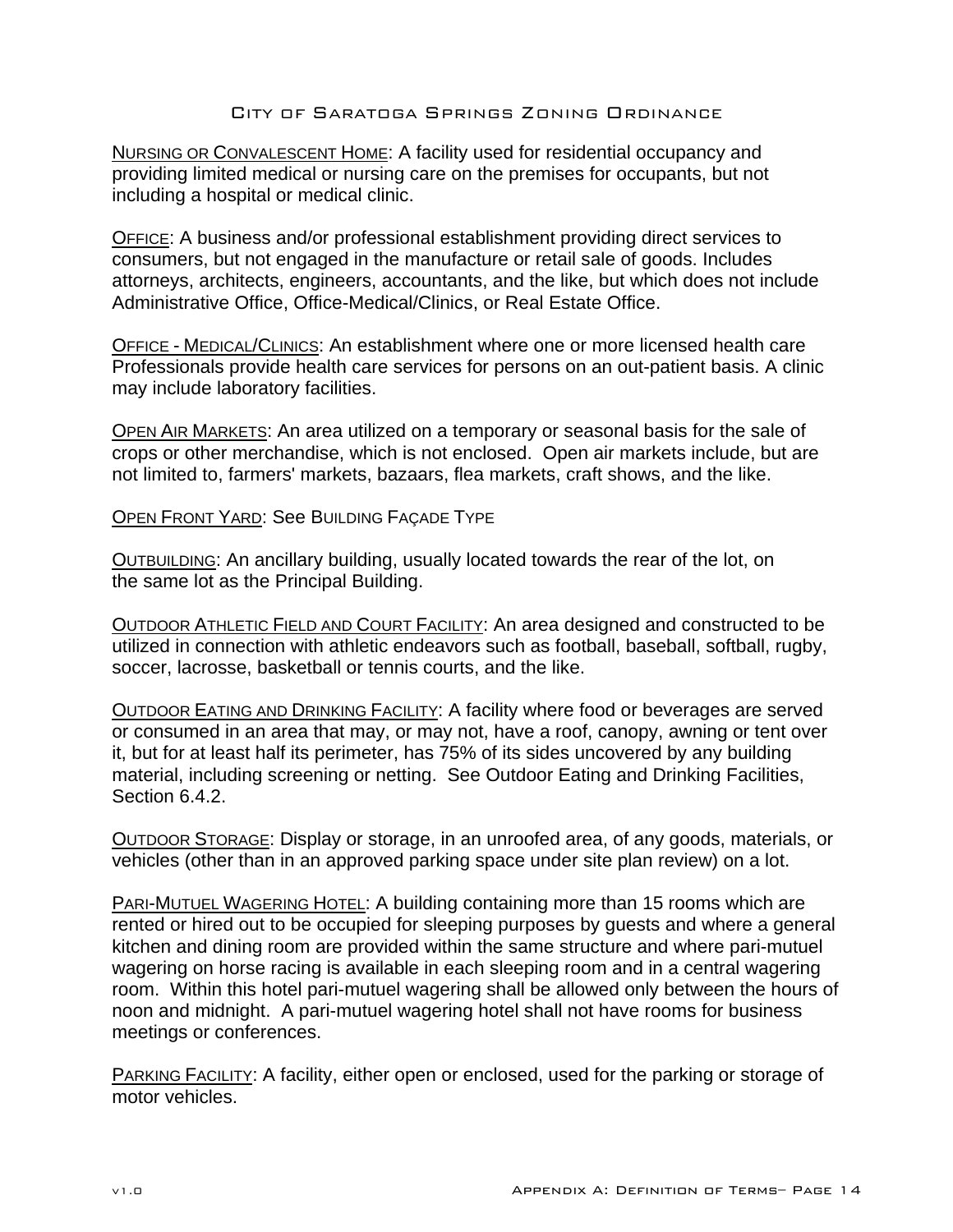PASSAGE: A pedestrian connection between buildings. Passages provide shortcuts through long blocks and connect rear parking areas with street frontages.

**PERMEABLE AREA:** A surface which allows water to infiltrate into the ground.

PERMEABLE SURFACE COVERAGE: That percentage of a lot that is not covered by all buildings, paved areas and other impermeable surfaces.

PLANNED UNIT DEVELOPMENT (PUD): An area of land, in which a variety of housing types and/or related commercial and industrial facilities are accommodated in a preplanned environment under more flexible standards than would normally apply under these regulations. See Planned Unit Development, Section10.2.

PLAT: A map representing a subdivision of land.

PORCH: See BUILDING FAÇADE TYPE

PREMISES: Land and all buildings and structures thereon.

PRINCIPAL BUILDING: A building in which the principal use of the lot is conducted, and is located closest to the frontage line.

PUBLIC REALM: Includes all exterior places (parks, open spaces, waterfronts, natural features), linkages (sidewalks/paths, bikeways, bridges) and built form elements (plazas, landmarks, building facades) that are physically and/or visually accessible to the public regardless of ownership.

RECREATIONAL FACILITIES: Facilities, either public or private, offering recreational activities.

RELIGIOUS INSTITUTIONS: An establishment for religious worship which is used only for such purpose and those accessory activities as are customarily associated with such use. Includes churches, temples, synagogues, mosques, and the like.

RESIDENCE - MULTIFAMILY: A residential structure containing three or more dwelling units.

RESIDENCE – SINGLE-FAMILY: A residential structure containing one dwelling unit.

RESIDENCE – TWO-FAMILY: A residential structure containing two dwelling units.

RESIDENTIAL DISTRICT: Collectively refers to the following zoning districts contained in this Chapter: Rural Residential (RR), Suburban Residential 1 and 2 (SR-1, -2), Urban Residential 1, 2, 3, 4, 4A, 5, 6 and 7 (UR-1, -2, -3, -4, -4A, -5, -6, -7), Neighborhood Complementary Use 1, 2 and 3 (NCUD-1, -2, -3), and Transect-4 Urban Neighborhood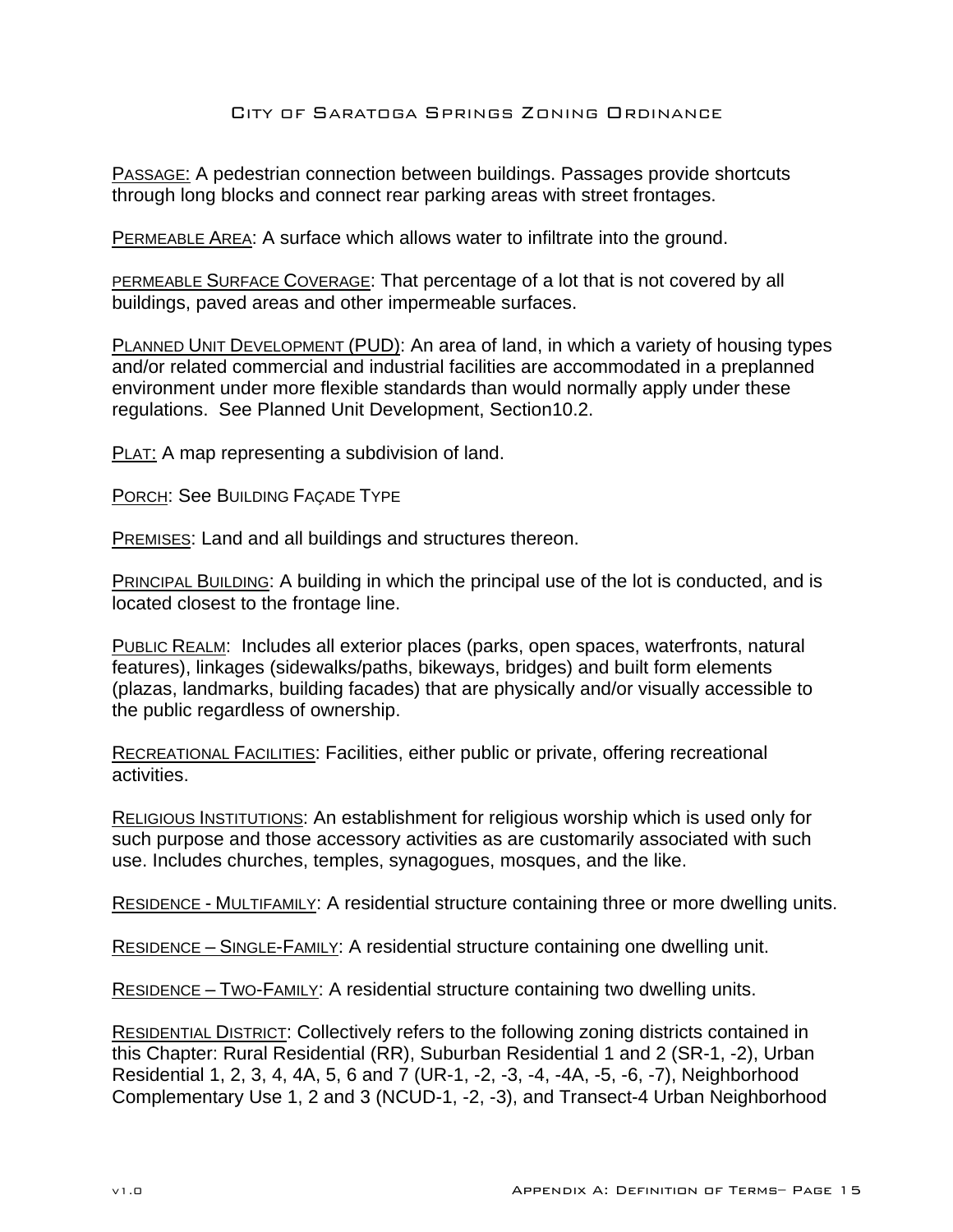# $(T-4)$ .

RESIDENTIAL RECREATIONAL FACILITIES: A place designated and equipped for the conduct of sports, leisure time activities and other customary and usual recreational facilities located or associated with a single entity containing residential housing units.

RETAIL: Establishments engaged in selling goods to the public for personal and household consumption and rendering services incidental to the sale of such goods. Includes florists, drugstores, and the like.

RIDING STABLE: An establishment providing riding instruction and boarding of horses and where horses may be hired for riding.

SALVAGE AND SCRAP PROCESSING: The utilization of waste materials and processing of discarded or rejected materials that result from manufacturing or fabricating operations.

SANITARY SEWERS: Pipes that carry only domestic or commercial sewage and into which storm, surface and ground waters are not intentionally admitted.

SCHOOL: A facility offering instruction under the supervision of the State of New York or a lawfully constituted ecclesiastical governing body meeting NYS requirements.

SELF STORAGE FACILITY: A facility consisting of individual, self-contained units leased to individuals or businesses for self-service storage of personal property.

SENIOR ASSISTED CARE FACILITY: A facility containing residential units, exclusively for persons who are at least 55 years old where long-term residential care, room, board, housekeeping, supervision, and the like are provided.

SENIOR HOUSING: A structure containing individual residential units each occupied by at least one person aged 55+. Continued medical or nursing care is not provided.

SERVICE ESTABLISHMENT: Establishments primarily engaged in providing services, such as grooming, salon services, drop-off/pick-up dry cleaning, Laundromat, and the like, and the incidental retail sale of associated products.

SETBACK: The minimum distance by which any building or structure must be separated from a lot line.

SHOPFRONT: See BUILDING FAÇADE TYPE

SIGN: Any device (including but not limited to letters, words, numerals, figures, emblems, pictures, or any part or combination) used for visual communication intended to attract the attention of the public and visible to the public right-of-way or other properties. The term "sign" shall not include any flag, badge, or insignia of any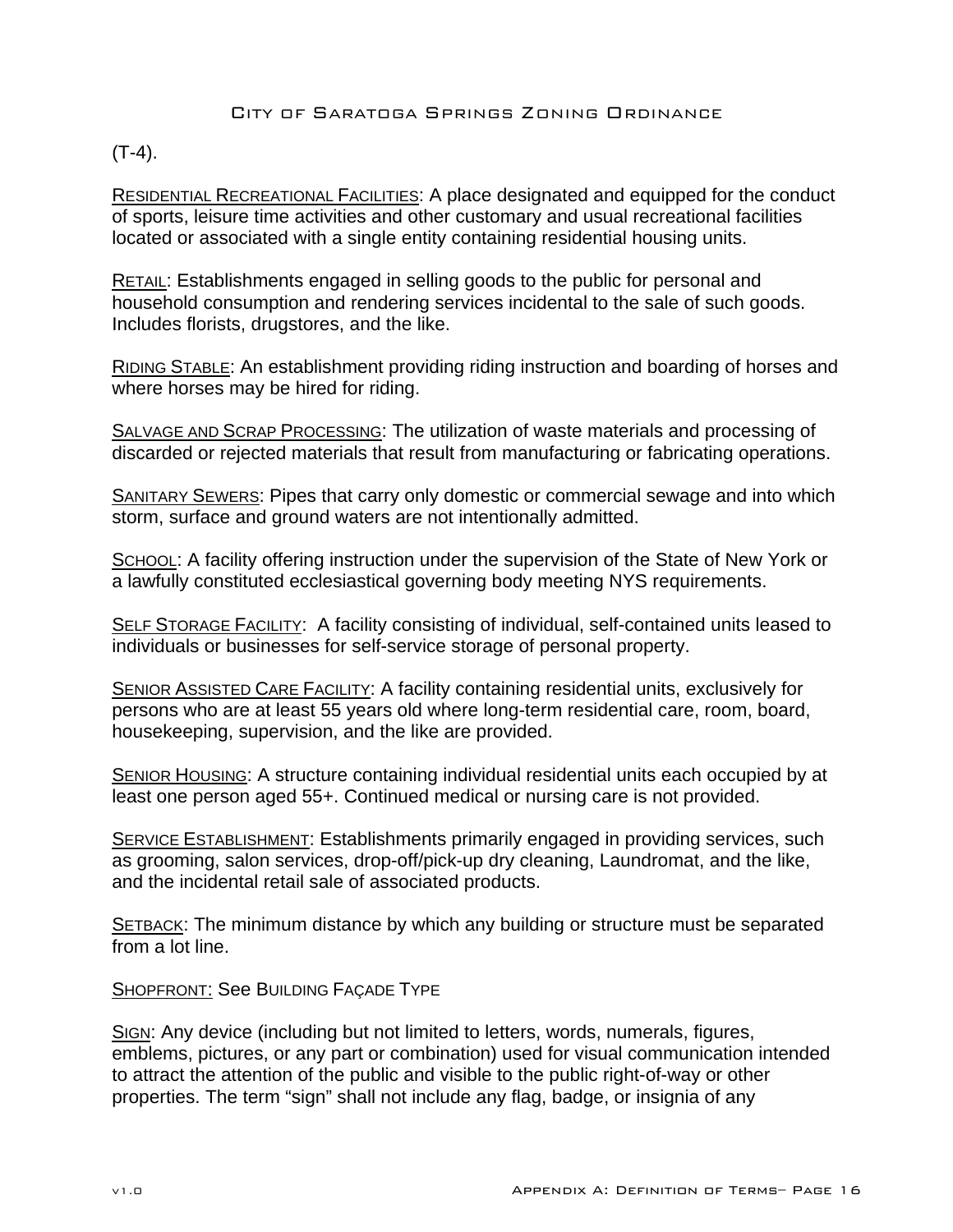governmental unit, nor shall it include any official traffic signs or signals. See Signage, Section 6.1.

- 1. AWNING SIGN: A sign incorporated into an awning attached to a building.
- 2. BACKLIT SIGN: A sign whose light source is located in the interior of the sign so that only the letters and/or message are illuminated.
- 3. CHANGEABLE COPY SIGN: A sign designed to allow the changing of copy through manual, mechanical, or electrical means.
- 4. DIRECTIONAL SIGN: A sign limited to directional messages such as "entrance", "exit" and "one way".
- 5. Directory Sign: A sign listing the names, uses, or locations of the various businesses or activities conducted within a building or group of buildings.
- 6. FREE STANDING SIGN: Any non-movable sign not attached to a building. Including post-mounted and pedestal signs.
- 7. ILLUMINATED SIGN: A sign lighted by or exposed to artificial lighting either by lights on or in the sign or directed toward the sign.
- 8. OFF-PREMISE SIGN: A sign which directs attention to an activity, commodity or service at a location other than the premises on which the sign is located.
- 9. PORTABLE SIGN: A sign designed or intended to be movable and not structurally attached to the ground or other permanent structure.
- 10. SANDWICH BOARD SIGN: A temporary ground sign advertising an adjacent business.
- 11. WALL SIGN: A sign which is painted on or attached to the outside wall of a building with the sign face parallel to and not extending more than 6 inches from such wall.
- 12. WINDOW SIGN: A sign attached to or painted on the interior of a window.

SIGN AREA: The entire area within a continuous perimeter enclosing the extreme limits of sign display, including any frame or border. The sign structure shall be included if designed as integral to the sign display. The calculation for a double-faced sign shall be the area of one face only.

SIGN STRUCTURE: The supports, bracing, or framework for any structure exhibiting a sign.

SITE PLAN: A plan to scale showing topography, location of all structures, roads, rightsof-ways, lot boundaries, all essential dimensions and bearings and any other information as required.

SOLID WASTE LANDFILL: A site for the disposal of unwanted or discarded material, including garbage.

SPECIAL USE: A use, which because of its unique characteristics requires individual consideration by the Planning Board, before it may be permitted.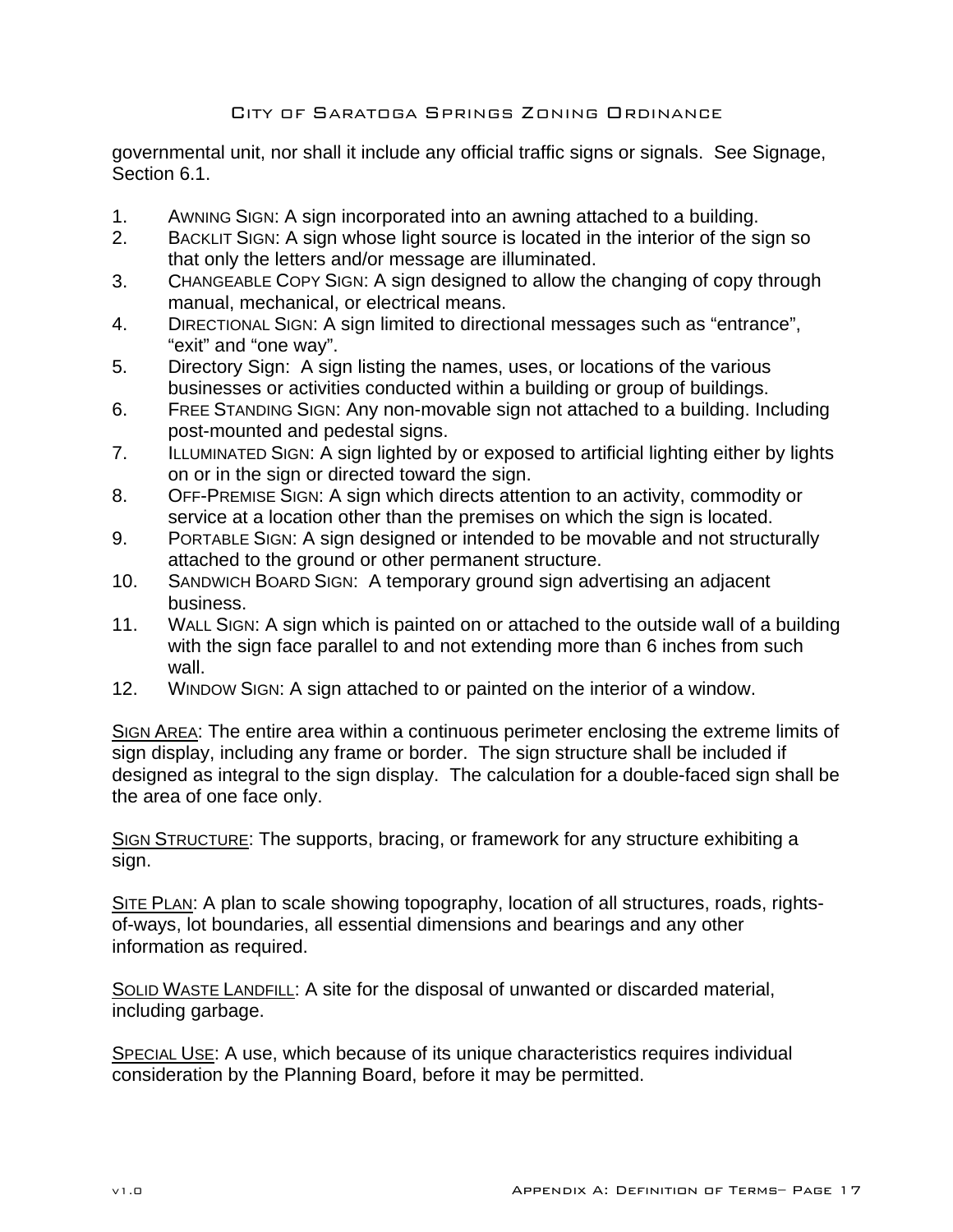STOOP: See BUILDING FAÇADE TYPE

STORY: That portion of a building designed for human occupancy between the surface of any floor and the surface of the next floor or roof above.

STREET: An existing public or private way open to general public use which affords principal means of access to abutting properties and is suitably improved.

**STREETWALL:** An opaque wall built along the frontage line, or in the same plane as the facade, for the purpose of masking the interior of a lot from the street.

STRUCTURE: Any constructed or placed material in or upon the ground, including buildings, towers, sheds, pools, signs and the like, but excluding sidewalks, paving, grading, patios, and the like.

SUBDIVISION: An area of land divided or re-divided into two or more lots, plots, sites or other divisions of land for sale or for building development.

SWIMMING POOL: Any structure containing water having a depth at any point greater than 2 feet, intended to be used for swimming, and constructed, installed, or maintained in or above the ground.

TELECOMMUNICATION FACILITY: A commercial facility consisting of equipment and structures involved in transmitting and receiving telecommunication signals. See Telecommunication Facilities and Towers, Section 6.3.2.

TELECOMMUNICATION TOWER: A structure intended to support equipment to transmit and/or receive telecommunication signals. See Telecommunication Facilities and Towers, Section 6.3.2.

TEMPORARY ACCESSORY DWELLING: A temporary accessory residential unit within an existing legal single-family residence. See Temporary Accessory Dwellings, Section 6.4.4.

TERRACE: See BUILDING FAÇADE TYPE

TRUCKING AND FREIGHT TERMINAL: An area where cargo is stored and where trucks load and unload cargo on a regular basis.

USABLE LAND: Class A Type refers to developable land generally devoid of wetlands, drainage courses, steep slopes, etc. Class B Type refers to land not suitable generally for development except for passive open space.

USE: The specific use for which land or a building is designed, occupied or maintained.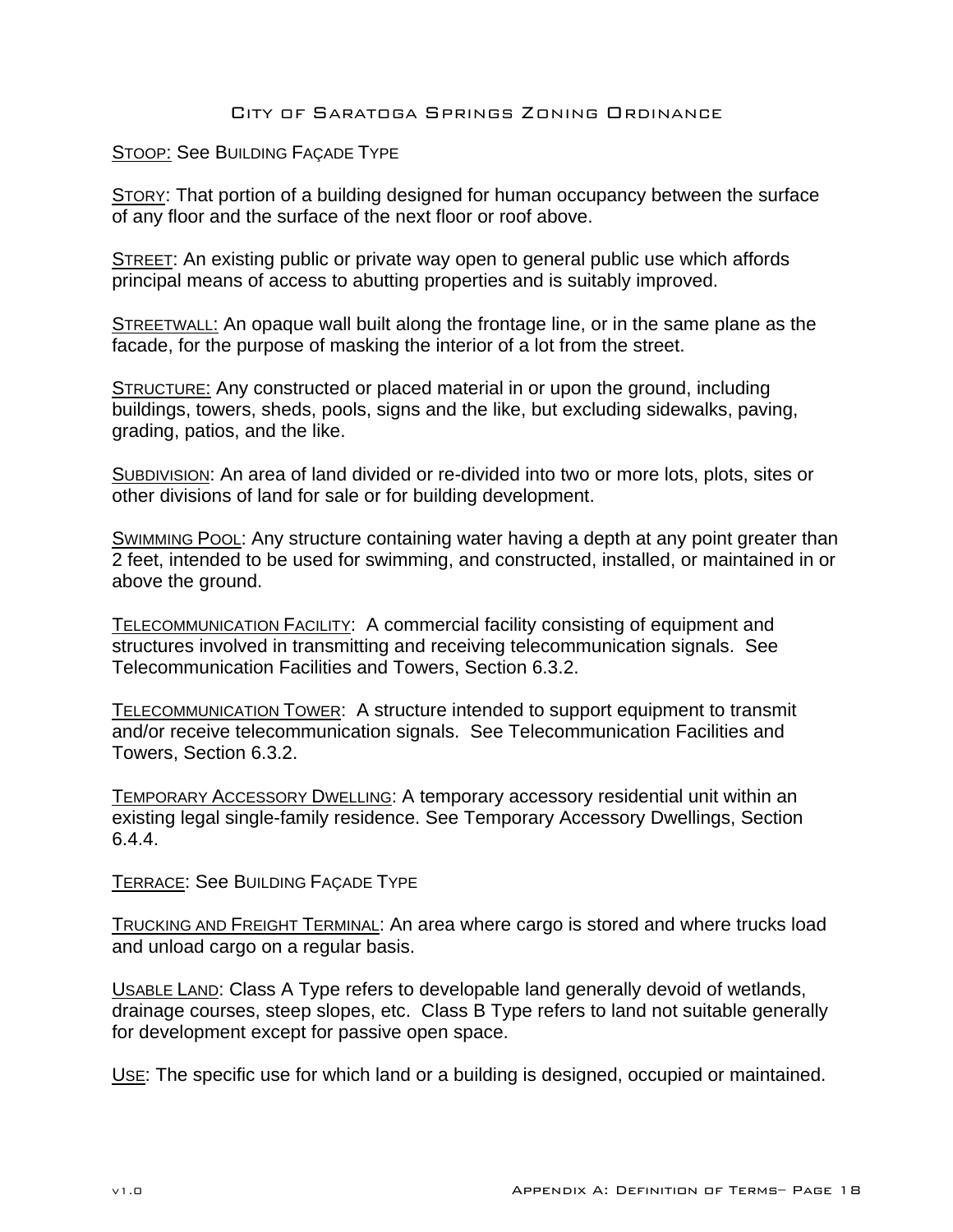USE – ACCESSORY: A use customarily intended to be incidental and clearly subordinate to the principal uses or buildings on a lot.

USE - PERMITTED: Any use which is or may be lawfully established in a particular district provided it conforms with all the requirements applicable to that district.

USE - PRINCIPAL: The primary or predominant use for which a building, or lot is designed, occupied or maintained.

USE - PROHIBITED: A use that is not permitted in a particular district.

USE VARIANCE: Authorization by the Zoning Board of Appeals for the use of land or buildings for a use that is not otherwise permitted in a particular district.

**UTILITY ESTABLISHMENTS: Establishments engaged in the generation, transmission** and/or distribution of electricity, gas or steam, including water and irrigation systems and sanitary systems; substations carrying more than 34.5 kilovolts; administration offices for such use; maintenance facilities; accessory buildings and outdoor storage. Also included are above ground electrical transmission lines carrying greater than 115 kilovolts. Telecommunication facilities and telecommunication towers are not utility establishments.

UTILITY EQUIPMENT: Telephone, electric and cable TV lines, poles, appurtenances and structures; electrical substations carrying 34.5 kilovolts or less; water or gas pipes, regulators, mains, valves or structures; sewer pipes, valves or structures, pumping stations; telephone exchanges equipment, and other facilities, appurtenances and structures necessary to house and maintain utility equipment. Above ground electrical transmission lines carrying more than 115 kilovolts, telecommunication facilities and telecommunication towers are not utility equipment.

VEHICLE FUELING STATION: A facility that is used for the sale of motor vehicle fuel and accessories, and shall not include a car wash or motor vehicle repair.

WAREHOUSE: A building used primarily for the storage of goods and materials.

WASTE RECYCLING CENTER: A facility where waste products may be reduced to raw materials and/or processed into new products.

WATERCOURSE: Any stream, pond, lake, drainage channel, or similar features that is normally filled with water. Boundaries of a watercourse shall be measured at the mean high-water mark.

WETLAND**:** An area of land that is characterized by hydrophytic vegetation, saturated soils, or periodic inundation which is classified as a wetland by either the New York State Department of Environmental Conservation or the U.S. Army Corps of Engineers.